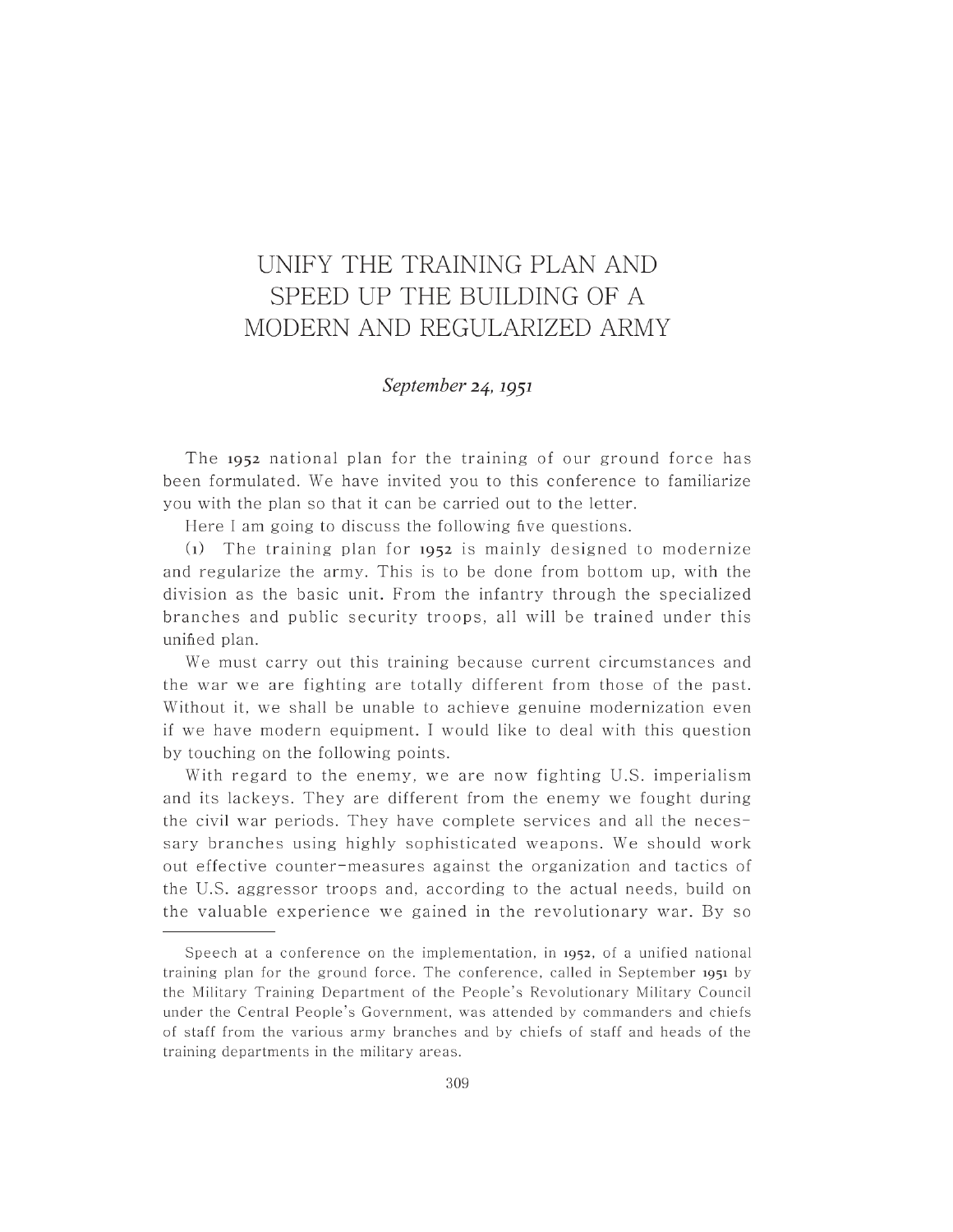doing, we can defeat the enemy. This truth has been borne out by our **experience in the past year in the War to Resist** U.S. **Aggre ssion and**  Aid Korea.<sup>291</sup> We are faced now with the new tasks of analysing our experience, reorganizing and consolidating the army and learning methods of modern warfare.

With regard to friends, the socialist and People's Democratic countries not only maintain profound friendship with us, but provide us with direct aid. With these friends joining us on the anti-imperialist front, our position is stronger and our victory more assured.

With regard to weaponry and equipment, since we enjoy assistance from fraternal countries and now have big cities with industries on a fair scale, we are beginning to equip our army with modern weapons. We have set up our naval, air, tank, engineering, air defence, railway and massive artillery forces. This variety of services and branches and the large-scale use of complex weaponry are indicative of the degree of our modernization. The modern weapons we are now using rank with those used in the rest of the world, some being fairly sophisticated. To master the technical use of sophisticated weapons and military equipment in the various services and branches and to learn how to conduct combined operations involving such services and branches, we must have a standard and unified training plan.

With regard to schedules, in 1952 most of the troops will be able to undergo a full year of regular training. In the past, we were more than satisfied to get one or two months' time for training. Now that we can devote an entire year to this activity under stable conditions, we must take full advantage of this in our effort to make our army a modern and regularized force.

With regard to logistics, both transport and supplies should be modernized because our material conditions have changed. Transport by men and pack animals should be continued, but we must learn to use trains, lorries, ships and planes. As for supplies, they should suit the needs of war and our troops must become accustomed to eating cold food such as bread and canned goods. We should do our utmost in all these respects.

Health care needs to be improved in light of the new situation. Logistical and administrative staff need to be cut back as far as possible and combat personnel increased. Consequently, it's been decided to increase combatants and reduce noncombatants.

It follows that along with modern weapons, equipment and organization, we need standardized training.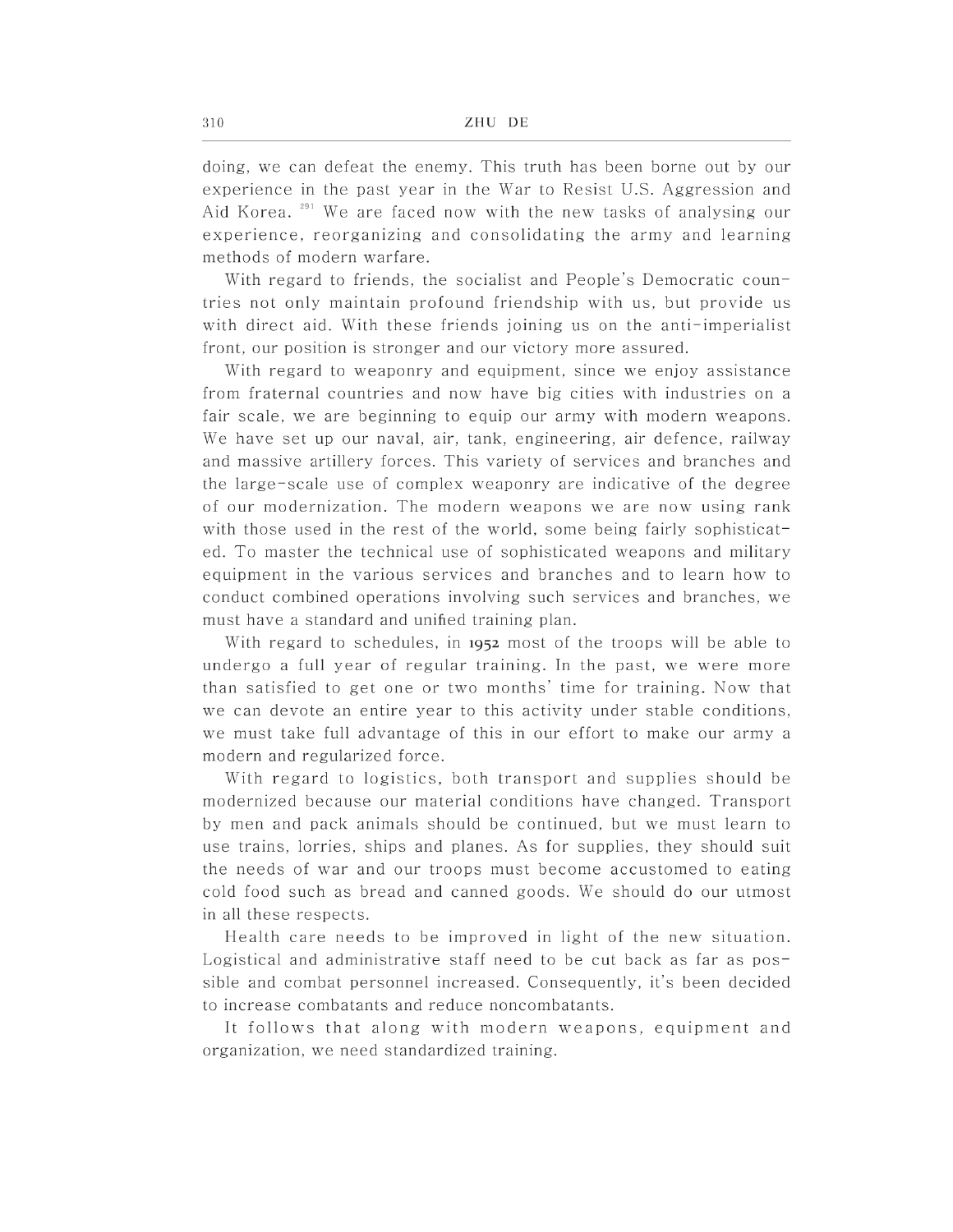$(a)$  We must carry on our fine traditions. We have won victory in a sustained war, and we have acquired a fine tradition in army building and gained rich experience in fighting, but such undesirable practices as guerrilla-ism and decentralism resulting from our protracted activities in the rural areas must be abandoned. All our work should be oriented towards encouraging initiative at all levels while ensuring centralized leadership. In the course of modernization and regularization, we must not abandon our fine traditions. Neither should we allow ourselves to be fettered by past experience .

 $(3)$  We should be firm in implementing the **1952** plan for training the ground force. It is a unified plan for modernizing and regularizing our army on the basis of our best traditions in army building. It is designed to unify command, work systems, organization, discipline and training. It means, in short, co-ordinating the acts of millions of people. In the past, army training plans were worked out independently by various units. Simple crash courses were conducted during intervals between battles and campaigns to carry out one or more types of technical or tactical training to meet immediate combat needs. This proved to be the best training method in the midst of a sustained war without extensive rear areas. It will also be the preferred method of wartime training now and in the future. It is not, however, a regular method. Now that conditions for standardized training exist, the wartime method, although it has played a great role in the past, must be changed. If it is not, it will be impossible for us to carry out modern, standardized training. The plan for 1952 is completely new. Vertically, it embraces individual training, divisionwide training and large-scale joint exercises. Horizontally, it covers comprehensive training in a number of subjects, including tactics, skills, regulations and standard drills. Training curricula take into account co-ordinated activities and the appropriate teaching principles, ensuring that the various subjects support one another, that their vertical and horizontal relationships are maintained and that theory is integrated with practice. Stress is laid on field exercises for mastering the basic skills. No more than 12 months of such training will enable all our officers and men to acquire knowledge needed both in peace-time and wartime and to gradually achieve regularization. Rich and complete in content as it is, the plan may appear to be too crammed and to contain too many unfamiliar, complicated things to be put into practice. Such a first impression is natural, for training of this kind is not an easy job in the present circumstances, and there are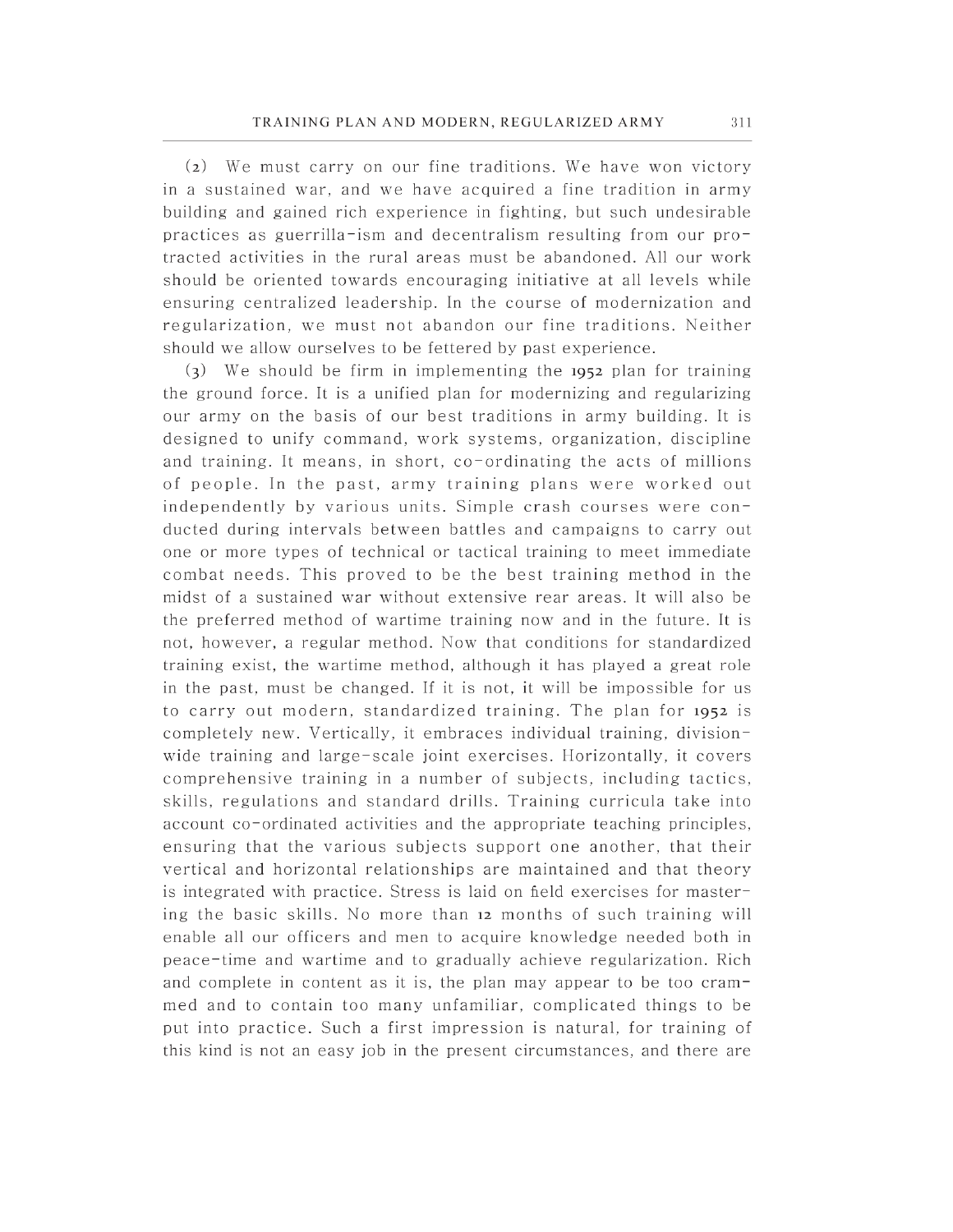bound to be difficulties. However, all difficulties can and must be overcome. The essential thing is for our officers to strive to master new training methods. If we make up our minds to learn anew, I believe next year's training plan will be fulfilled.

 $(4)$  To ensure the proper implementation of our training plan, the following two things are imperative:

(a) Commanders must take charge and become personally involved.

In the past, our army lacked strict, unified training. Work in this respect was done mainly by staff officers. Some commanders concerned themselves only with fighting and neglected training, or only gave general directions. This should not have occurred in the past, and it certainly shouldn't today. If left unchanged, this practice will become a serious obstacle to our modernization and regularization. As future wars will involve massive use of military technology and equipment as well as large numbers of personnel, we shall not be able to defeat any enemy if we fail to master sophisticated technology and cannot direct combined operations involving the various services and arms. For the entire army to acquire this capability, commanders at all levels must attend to the matter themselves and make it a success. It is true that victory in future wars will depend on bravery, but bravery alone is not enough. All members of our army must be highly skilled. Commanders at all levels should master the modern art of command and be good at organizing planned warfare, in order to combine bravery and skill. Bravery and skill together will make us invincible. In the future, a commander who cannot conduct training will be unable to successfully direct any battle. Every commander must, therefore, learn to conduct training. Officers should be able to teach their men. Officers at different levels should take the responsibility to teach their subordinates. For instance, a divisional commander should teach regimental commanders, who in turn should teach battalion commanders, and so on. Training should become the primary task in peace-time. The fact that the newly-staffed divisions and regiments have no training officers does not imply that training is not important. On the contrary, it means that commanders should personally take charge of such work, and all of them should be able to serve as training officers. Implementing the 1952 training plan is a political task for the entire army. It is the central task to which all other work should be subordinated. Once this central point is grasped, our work as a whole will get moving.